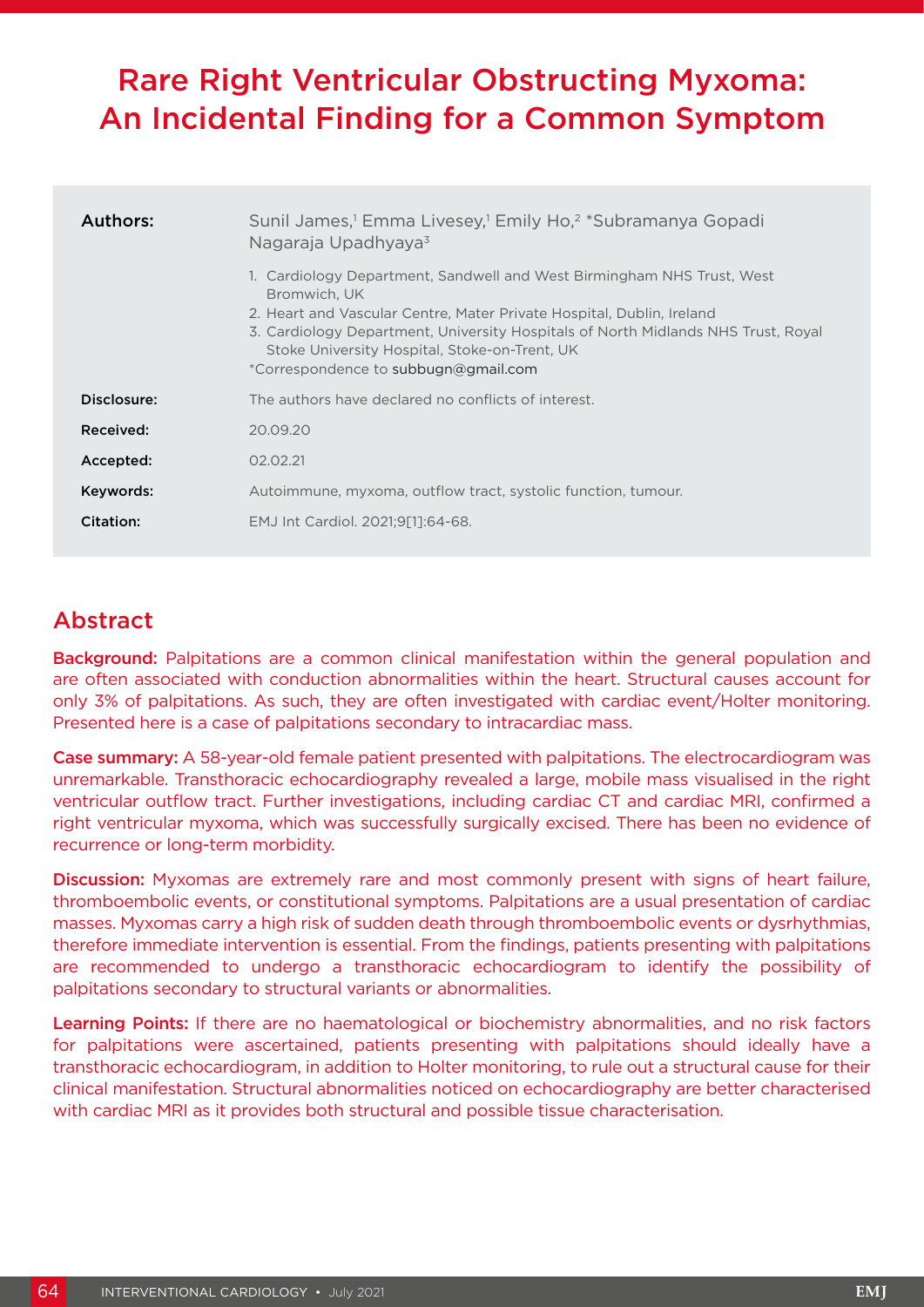## **BACKGROUND**

Primary intracardiac tumours are very rare, with an incidence of 0.02% of which myxomas are the most common. $1,2$  Commonly affecting the mid-aged female population, myxomas are typically located within the atrium (93%) and rarely within the ventricular systems (6– 8%).<sup>1,3</sup> The clinical phenomenology and adverse outcomes are dependent on several factors: size, location, and the extent to which they interfere with the cardiac conduction system.<sup>1,3,4</sup> Myxomas classically present as a triad of symptoms: malaise, low-grade fever, and joint pain.1,5,6 These masses, despite being histologically benign, pose a high risk to patients, increasing the risk of dysrhythmias and thromboembolism, which result in the risk of sudden death.<sup>1,4</sup>

Myxomas are typically investigated using a combination of transthoracic echocardiography (TTE) and transoesophageal echocardiography (TOE). Urgent surgical intervention is usually the definitive treatment. Recurrence is extremely unlikely in resected isolated tumours.<sup>1,5</sup> Here, a case is presented of an incidental finding of right ventricular outflow tract (RVOT) myxoma obstructing the flow across the pulmonary valve in a patient with palpitations, which was successfully treated with surgical resection.

## CASE REPORT

A 58-year-old female patient was referred to the cardiology clinic due to palpitations. Her main complaint was sporadic palpitations that had been ongoing for several months, worsening with exertion but with no resultant presyncope or syncope. There were no reported constitutional symptoms and no evidence/risk factors for thromboembolic disease. Her comorbidities included that of chronic kidney disease Stage 3B, hyperlipidaemia, rheumatoid arthritis, and Crohn's colitis.

Clinical examination confirmed haemodynamic stability and an ejection systolic murmur, heard loudest in the pulmonary area. The electrocardiogram showed sinus rhythm at 80 beats/min and no ischaemic changes. Her blood results were generally normal, with no evidence of electrolyte abnormalities, anaemia, or thyroid disease (haemoglobin: 129 g/L; mean

corpuscular volume: 95.8 fL; thyroid stimulating hormone: 1.54 mU/L). There was no history of consumption of excessive caffeine, alcohol, or carbonated drinks, and she denied use of illegal or recreational drugs.

A cardiac event monitor revealed mainly sinus tachycardia (maximum heart rate approximately 158 beats/min) with isolated atrial and ventricular premature beats. The TTE discovered a large, mobile mass visualised in the RVOT before the pulmonary valve, obstructing the flow across the RVOT/pulmonary valve with a peak gradient of 48 mmHg. The biventricular size and systolic function were normal. A cardiac CT showed low attenuation and a mildly enhancing, spherical mass in the right ventricular outflow tract, contiguous with the pulmonary valve (Figure 1). Further characterisation with a cardiac MRI (CMR) showed a hypointense, 41x19x23 mm polypoidal lesion attached by a narrow stalk to the anterior wall of the right ventricle outflow tract, 38 mm proximal to the pulmonary valve annulus. The lesion had a lobulated smooth surface and prolapsed across the pulmonary valve in systole, resulting in a transvalvular gradient of 47 mmHg (Figure 2). The T2-weighted MRI tissue characterisation was in keeping with a myxoma. CMR confirmed normal biventricular size and function and there was no extracardiac lesion on CT thorax, abdomen, or pelvis.

The patient underwent resection of the right ventricular outflow tumour following discussions with the cardiac surgeons (Figure 3). A postprocedural transoesophageal echocardiogram showed good left ventricle (LV) and right ventricle function with no valve lesion. Since the operation, the patient remained clinically asymptomatic. Their repeat TTEs at yearly intervals between 2017 and 2019 were all normal, with no evidence of tumour recurrence or intracardiac thrombus.

## **DISCUSSION**

Although myxomas are the most common type of intracardiac masses, RVOT myxomas are extremely rare.<sup>7</sup> The patient presented atypically with persistent tachycardia and complained of palpitations during exercise but showed no classical features. Although a common complaint within the general population, structural causes for palpitations only account for approximately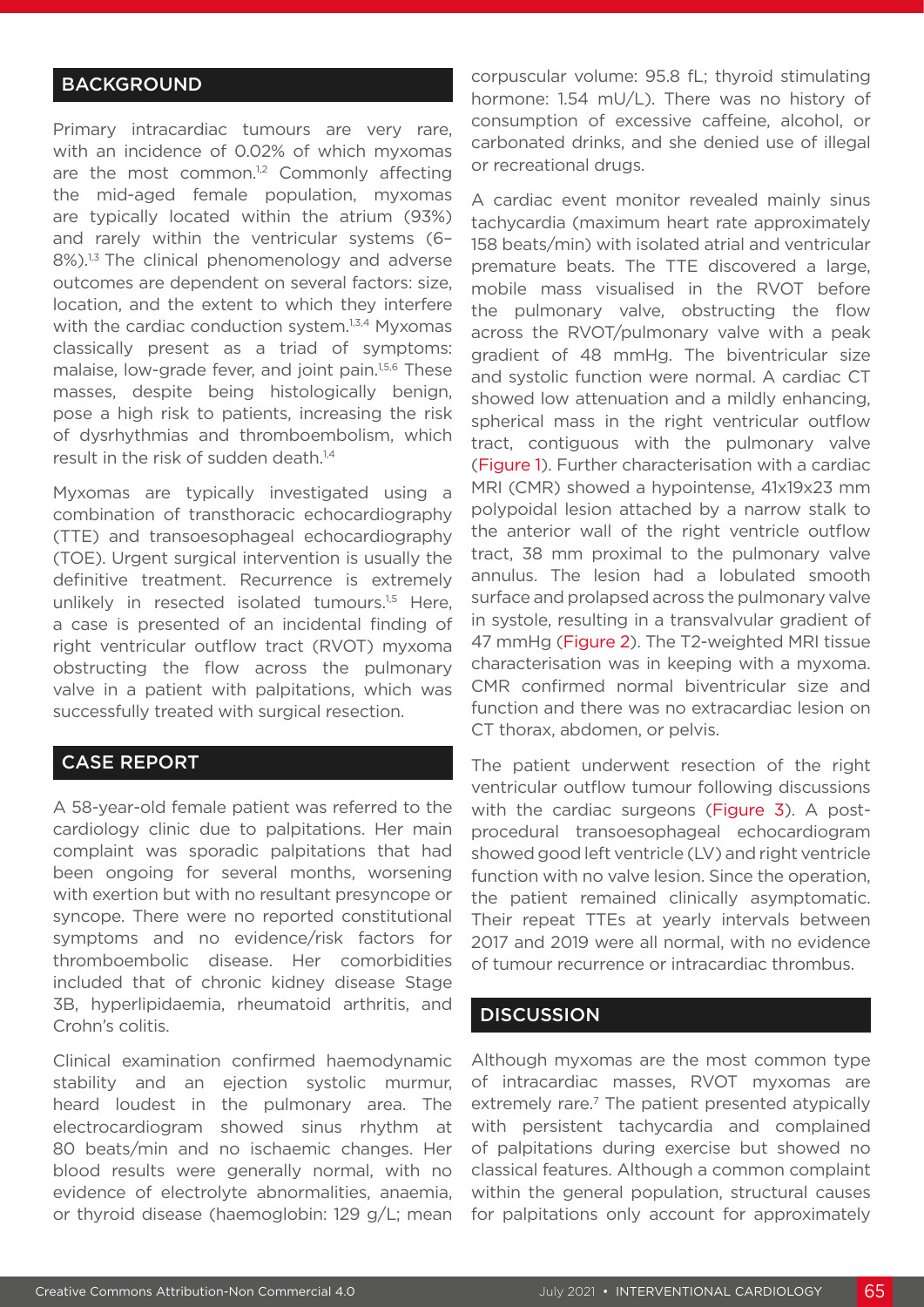3% of all palpitations.<sup>8</sup> Given that the patient's clinical account did not identify obvious risk factors, combined with grossly normal phlebotomy, electrocardiogram, and Holter monitoring results, an echocardiogram was performed, which identified the tumour in the RVOT. Previous case reports have referenced the 'tumour plop', relating to a characteristic sound caused by atrial myxomas occurring in up to 15% of cases, $1,6$  which could have been the murmur heard on auscultation in the patient. The palpitations, especially during exertion, could be explained by the obstruction of the RVOT by the myxoma, resulting in reduced cardiac output, which can cause tachyarrhythmias.



### Figure 1: Prospective gated CT coronary angiogram.

Scan phase brought forward to opacify the right ventricular outflow tract, which showed a 1.8x2.5 cm, lowattenuation, mildly enhancing, spherical mass in the right outflow tract contiguous with the pulmonary valve.



#### Figure 2: Cardiac MRI.

Hypointense, 41x19x23 mm polypoidal lesion attached by a narrow stalk to the anterior wall of the right ventricle outflow tract 38 mm proximal to the pulmonary valve annulus.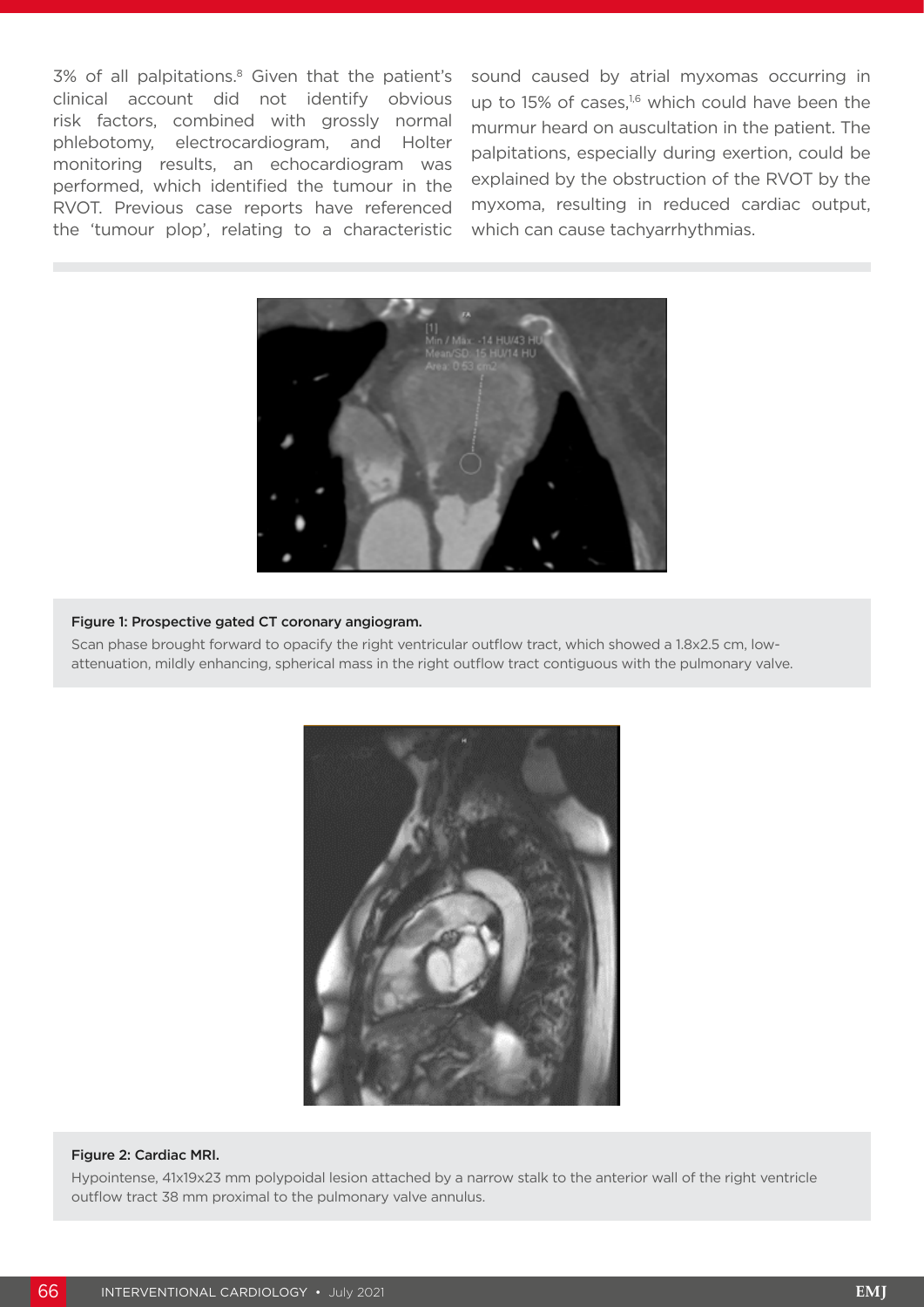

#### Figure 3: Image of the resected tumour.

The complications of large RVOT myxomas include RVOT obstruction, causing congestive heart failure, pulmonary embolism due to embolisation into the pulmonary arteries, vena cava syndrome, and restrictive cardiomyopathy.7 Given the high-risk nature of these tumours, in keeping with recommendations from previous cases,1,4,5,9 swift surgical intervention was undertaken, which was curative with no recurrence evidenced as of yet.

Early radiological evaluation of the tumour and immediate surgical intervention has led to a good prognosis in this patient. As such, the patient did not develop thromboembolic complications and maintained her normal right ventricular function throughout, which could have declined if there had been a delay in assessment and treatment. By acting as such, the risk of future catastrophic events and morbidity were reduced.

TTE plays an important and timely role in the evaluation of the patient with palpitations and can detect up to 95% of all myxomas.10 Detailed morphological analysis is best conducted using CMR given its potential to spin echo image intensities, which aid in differentiation between cardiac tumours. However, it is important to recognise that a cardiac CT in comparison to CMR scans are much faster, more accessible, have fewer contraindications, and can also offer important information that may be of greater clinical value in an emergency.

The post-procedure TOE confirmed normal left and right heart function without any evidence of procedural cardiac complications. It is understood that this is a common practice, as it aids a qualitative and visual estimation of the LV function<sup>11</sup> and assesses for any procedural cardiac complications. Given that studies<sup>11,12</sup> have shown comparable results between TTE and TOE in determining LV function, and with the additional benefits of TTE being less invasive, easier to use, and more patient-friendly, the patient underwent serial TTEs post-operatively.

Existing case reports present cases with downstream clinical consequences of cardiac masses and have always recommended that early diagnosis and surgical resection could have been curative and thus, prevent complications.<sup>13,14</sup> Taking these recommendations on board, this case illustrates one of the very few reports on the early identification of a cardiac myxoma using multimodal imaging and curative surgery. Immediate surgical intervention was of both symptomatic and prognostic benefit to this patient. Additionally, the case highlights that it is essential to keep an open mind to the possibility of rare findings to common symptoms, and illustrates the importance of non-invasive cardiac imaging modalities in the diagnosis of structural causes to a common clinical problem, such as palpitations.